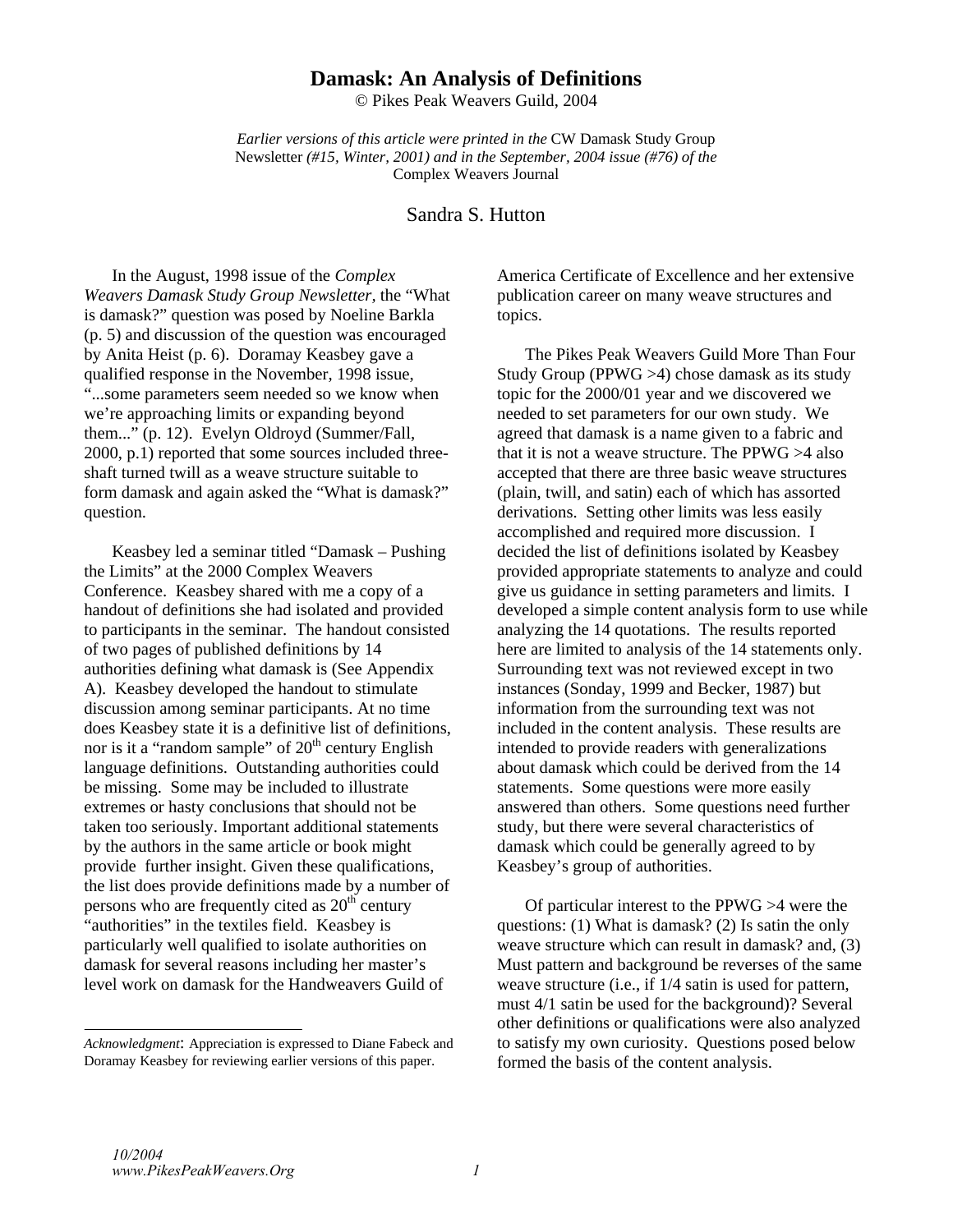#### **Is Damask Formed by a Simple Weave Structure?**

All authorities stated or implied damask is composed of one set of warp threads and one set of weft threads, so it can be concluded:

*Damask is a fabric formed by a simple weave structure composed of one set of warp threads and one set of weft threads***.**

# **Does Loom Type Matter?**

Only two authorities (Johansson and Webster's  $3<sup>rd</sup>$  Dictionary) indicated the need for individual control of threads or units of threads in order to weave damask. The other 12 did not specify loom characteristics. This would imply:

*Damask may be woven on single-harness looms, on double-harness looms with pattern shafts, on double-harness looms with unit (figure) control, on Jacquard looms, or on other loom configurations.* 

Looms evolved differently in different geographic regions and it's possible that the types of looms used in Northern Europe as opposed to those used in Persia and the Far East might be influencing Johansson's definition requiring a unit draw rather than pattern shafts to form damask. Northern Europeans had looms with treadled pattern shafts which led to the distinction of "dräll" patterns vs unit draws (See Hilts, 1999 for a discussion of European treadle looms with over 30 shafts).

# **How is Pattern Formed?**

Twelve of the authorities indicated that damask was characterized by differing reflection of light based on weave structure and the other two did not comment, so I think we can safely state:

### *Pattern in damask fabric is created by differing reflection of light due to weave structure(s).*

### **Is Damask Always Monochromatic?**

Only Geijer stated that damask was monochromatic, and only the Oxford English Dictionary stated that damask could be

polychromatic. The other 12 authorities did not comment on color implying that color is not an important issue in the definition of damask. I think we can conclude:

# *Damask may be made using one or more colors.*

Given statements or implications by all 14 authorities regarding reflection of light, however, it was clear that all of them thought damask was formed by contrasts in texture rather than color. Emery states, "Often, for example, it (the definition of damask) is meant to indicate nothing more than that a fabric is patterned by variations of texture rather than color" (p. 112).

### **Must it be Satin Weave?**

Now we turn to what I thought would be more controversial; statements regarding weave structure to form damask. I found a surprising amount of consensus depending upon background of the authority. Using the statement: "Damask is limited to the satin structure" ("yes", "no", or "no comment"), I found that Zielinski, Tidball, and Larson & Weeks, stated or implied that damask must use the satin structure. Further, only Tidball and Zielinski stated or implied that **only** the satin structure could be used. Larson & Weeks said satin was often used in combination with other weave structures by stating, "Dense stripes of satin weave may also be combined with sheer plain weave" (Page 85) but Larson & Weeks do seem to imply that at least some satin structure must be used if the fabric is to be called damask. Surprisingly, nine of the authorities said or implied that damask was **not** limited to a satin structure and two (C.I.E.T.A. and Johansson) did not specify a particular weave structure. Given these findings, I think it can safely be generalized:

### *Damask may be formed by weave structures other than satin.*

A great deal of credit must be given to both Zielinski and Tidball for their roles in popularizing handweaving in North America in the middle of the  $20<sup>th</sup>$  century. On the other hand, Sonday, Becker, Emery, Geijer, Burnham, and members of C.I.E.T.A. have distinctly different credentials and experiences from those of Tidball and Zielinksi when it comes to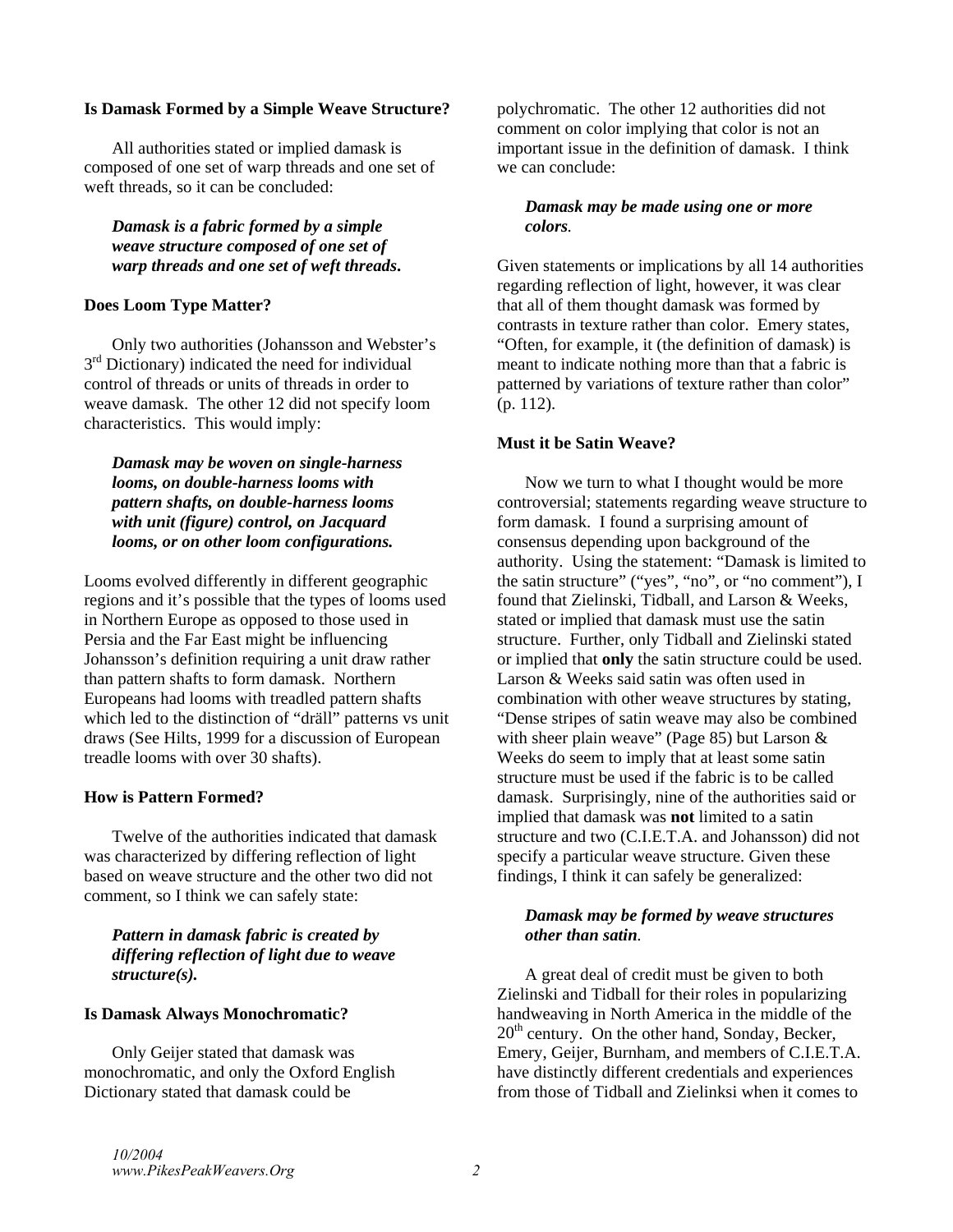the study of similarities and differences among weave structure and fabrics. I was struck by the breadth and flexibility of the definitions of damask provided by these textile scholars.

 Jim Ahrens was highly respected among members of Complex Weavers as being knowledgeable about damask so I reviewed some of his statements in the *Complex Weavers Newsletters.* In several places Ahrens states several weave structures in addition to satin qualify to form damask, and the following quotation is representative of his position:

Damask fabrics are formed by combining warp faced and weft faced areas. Some of the oldest examples used three harness twills. A four harness broken twill is useful. The five harness satin was used a great deal in the past. (1992, pp 6 & 10).

One can conclude from statements made by these authorities that the term "false damask" is meaningless.

#### **Can Damask Have More Than One Weave Structure?**

 There was less consensus with the statement, "A damask fabric must be composed of two faces of the same weave structure." Six authorities (Sonday, Becker, Emery, Zielinski, Tidball, and van der Hoogt) stated or implied in the definitions analyzed that damask must be made using two faces of the same structure while six others (Websters Dictionary, C.I.E.T.A., Burnham, Geijer, Grosicki, and Larson & Weeks) said more than one weave structure could be employed to create pattern in a damask fabric. The other two sources did not indicate an opinion. Given such a lack of unanimity among these 14 sources, we might feel a need to hedge on a generalization regarding whether or not only one weave structure may be used to form a particular damask fabric. However, examples in the Victoria and Albert Museum (Rothstein, 1994a, Rothstein, 1994b) provide evidence that more than one weave structure and/or binding system can be used to form damask. In fact, Becker (1987) titles a section in his book, "Damask with twill  $1/2$  and  $5/1$ ." (p. 243)

 Weave structures may be identified by how warp or weft yarns "bind" yarns running perpendicular to them. Derivations of the three basic weave structures can be distinguished by the order and placement of "binding" yarns and several of the 14 authorities remarked on "binding systems" in damask. C.I.E.T.A. states, "By extension, two distinct binding systems may also be employed." From Burnham, "By extension this term is also used for weaves in which two distinct binding systems are employed." Becker states, "...both sides of an unequal-sided binding are used on the same side of the textile." Further, from Geijer, "...two different binding systems may also be employed." These statements seem to imply that different weave structures, or different binding systems of the same structure (1 / 2 vs. 5 / 1 twill or some combination of bindings of satin), are commonly used in damask. Supplementary wefts might be added to the structure to provide additional pattern (such as some of the  $18<sup>th</sup>$ and 19th century brocaded damasks).

# **Must PPI and EPI be Equal?**

 Sonday and Grosicki disagreed with Tidball regarding the necessity of a balanced weave in damask. Tidball was emphatic that the number of picks must equal the number of ends per inch in damask. Regarding his definition of damask, Sonday states, "Such a definition does not...specify if the warp and weft count of the fabric is balanced or has a warp count that is significantly higher than that of the weft ( p. 113). Grosicki goes further with, "The best linen damasks are woven with about 50 per cent more picks than ends per inch..." (p. 324).

# **Where is the Study of Damask Headed?**

 Innovations in the damask literature report fabrics being woven with a point or straight twill threading on single-harness looms with greater numbers of shafts (multishaft looms) controlled by a computer interface. These drafts use twill and satin tie-ups or peg plans to achieve warp and weft faced bindings. With increased numbers of drawlooms being used in the US and with many handweavers throughout the world working with up to 40 shaft computer interfaced and Jacquard looms, we probably have a renaissance underway in damask weaving. Textiles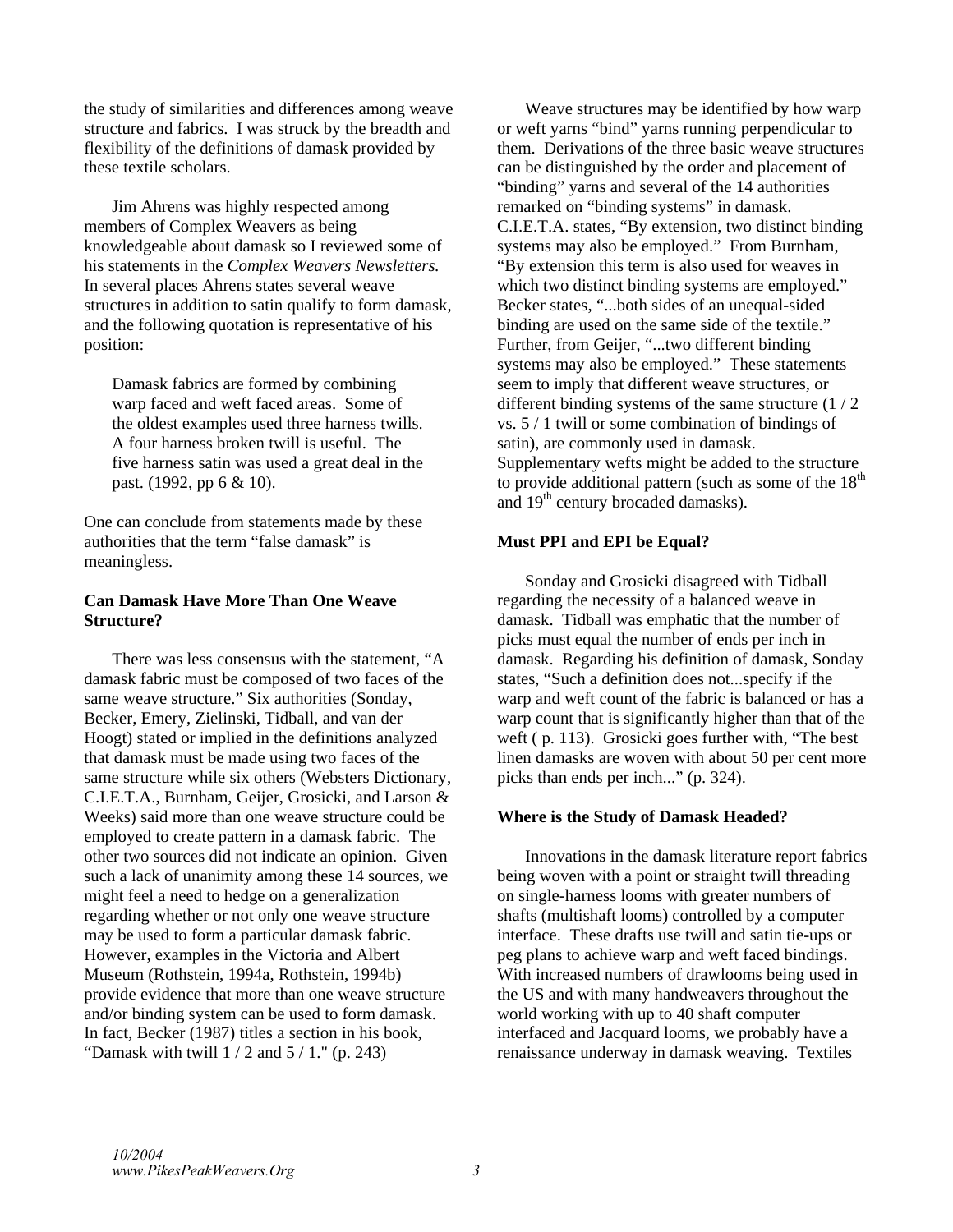illustrated by Rothstein (1994a, 1994b) provide challenges for contemporary damask weavers.

# **How do we Know What we Know?**

 The hand weaving literature is characterized by a great deal of ambiguity when it comes to definitions and terms and we need to be careful that we don't automatically assume statements made by "authorities" to be correct. Included in the Summer/Fall, 2000 newsletter is a quote from an internet source echoing the definition Keasbey included from the 1966 *Webster's International Dictionary*. The internet source states:

Damask is woven on a Jacquard loom, the satin field being produced by floats of warp that pass over from two to seven and in some instances nine fillings. The design is a plain or taffeta weave, the warp and filling being at right angles that create less lustre than the satin areas. (page 6)

This statement notes that three shaft twill can form damask, but the definition is suspect because it states "plain" or "taffeta" weave (which are the same weave structure) forms one of the two reflective surfaces. It is also suspect with the implication that the satin "field" does not have warp and filling at right angles to each other, but the "plain" weave does. Some people might look at the weft faced side of satin and think it is plain weave, when it is not.

# **Conclusions from a Study Group of One Guild**

 What parameters did the PPWG >4 decide to accept? We generally demonstrate flexibility in any activity we pursue, so for our study we decided to accept as damask any fabric which:

- 1. Has two or more reflective qualities or blocks on the same face
- 2. Is woven by any weave structure using three or more shafts to create one of the reflective effects
- 3. Has one or more colors
- 4. Uses the same or different weave structures and/or binding system resulting in different textures on the same face
- 5. Has balanced or unbalanced ppi to epi

6. Is woven on multishaft single-harness or doubleharness looms with either pattern shaft or unit draw or any other loom configuration.

#### **Sources of Definitions used in Keasbey's Handout:**

Becker, J. (1987). *Pattern & Loom.* p. 207. Burnham, D.K. (1980) *Warp & Weft: A Dictionary of Textile Terms*. p. 32 C.I.E.T.A. (1964). *Vocabulary of Technical Terms.* p. 11*.* Emery, I. (1966). *The Primary Structures of Fabrics.* p. 112 Geijer, A. (1982). *A History of Textile Art*. p. 56. Grosicki, Z.J. (1975). *Watson's Textile Design and Colour.* p. 324. Johansson, L. (1984). *Damask and Opphämta*. p. 9. Larson, J.L. & Weeks, J. (1975). *Fabrics for Interiors.* p. 85. *Oxford English Dictionary, Compact Edition*, (1979). Sonday, M. (1999). Damask: Definition & technique. In *Riggisberger Berichte: Leinendamaste.* p. 113. Tidball, H. (1962). *Contemporary Satins*. p. 12. van der Hoogt, M. (1993) *The Complete Book of Drafting for Handweavers*. p. 68. *Webster's Third New International Dictionary*. (1966). Zielinski, S.A. (1959). *Encyclopaedia of Hand-*

# *Weaving*. p. 38.

# **References:**

Ahrens, J. (1992, January). The damask loom: Part III. *Complex Weavers Newsletter* #38, 3-6+.

Becker, J. (1987). *Pattern and Loom*. Copenhagen: Rhodos.

Hilts, P. (1999, December). The weaver's art in transition. *Ars Textrina. 32.* 10-12.

Rothstein, N. (1994a) *The Victoria and Albert Museum's Textile Collection: Woven Textile Design in Britain from 1750 to 1850*. London: Victoria and Albert.

Rothstein, N. (1994b) *The Victoria and Albert eum's Textile Collection: Woven Textile Design in Britain to 1750.* London: Victoria and Albert.

Sonday, M. (1999). Damask: Definition and Technique. In Leinendamaste: Produktionszentren und Sammlungen. *Riggisberger Bericht*. #7, 113-130.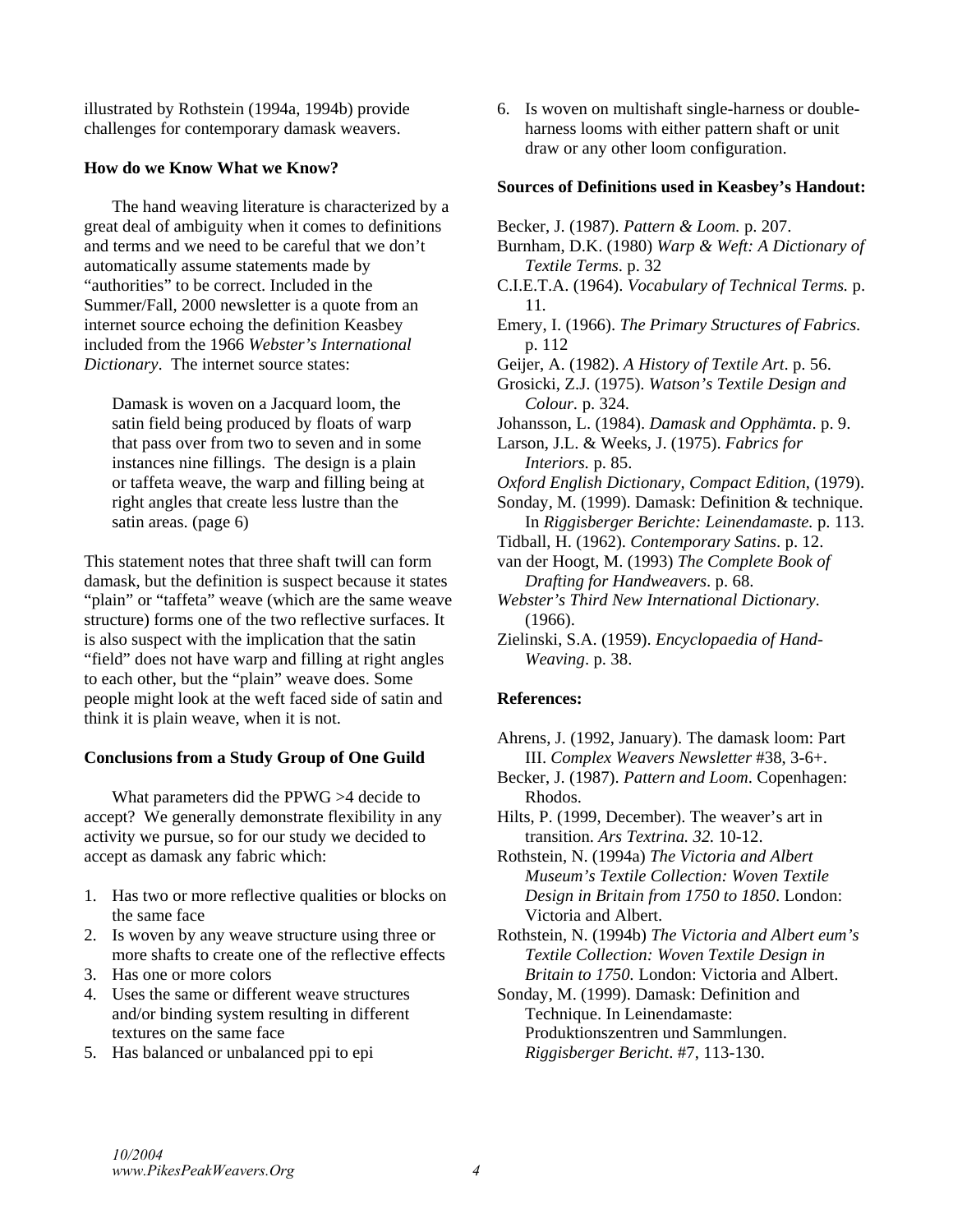# **Appendix A**

# **"Damask – Pushing the Limits" Definitions from a handout used in a seminar led by Doramay Keasbey Complex Weavers Seminars, 2000**

Damask: A firm lustrous fabric made with flat conventional patterns in satin weave on a plain-woven ground on the right side and a plain-woven pattern on a satin ground on the reverse side, made on jacquard looms usually of linen, cotton, silk, rayon, or combinations of these fibers, and used for household linen, interior decoration, and clothing. *Webster's Third New International Dictionary* (1996)

(a) A rich silk fabric woven with elaborate designs and figures, often of a variety of colours. (b) A twilled linen fabric richly figured in the weaving with designs which show up by opposite reflexions of light from the surface; used chiefly for table linen.

*The compact Edition of the Oxford English Dictionary* (1979)

Damask: Figured textile with one warp and one weft in which the pattern is formed by a contrast of binding systems. In its classic form, it is reversible, and the contrast is produced by the use of the warp and weft faces of the same weave. By extension, two distinct binding systems may also be employed.

C.I.E.T.A. *Vocabulary of Technical Terms* (1964)

Damask: A self-patterned weave with one warp and one weft in which the pattern is formed by a contrast of binding systems. In its classic form it is reversible, and the contrast is produced by the use of the warp and weft faces of the same weave, usually satin. By extension this term is also used for weaves in which two distinct binding systems are employed.

*Warp & Weft: A Dictionary of Textile Terms* (1980) by Dorothy K. Burnham, p. 32.

*Damask* is a self-patterned weave which, like the Swedish dräll (twill or damask diaper), is based on interchanging areas of warp and weft emphasis. The patterning in damask is, however, freer and richer than the geometrical figures in dräll.

### *Damask and Opphämta* (1984) by Lillemore Johansson, p. 9.

Damask is defined today as a simple weave – that is, a weave having one set of warps and one set of wefts. Pattern is achieved by juxtaposing the two faces of the same weave, such as the warp-float and weft-float faces of a 4-unit twill with an interlacing sequence of over three, under one; or the warp-float and weft-float faces of a 5-unit satin with an interlacing sequence of over four, under one. Such a definition does not take into consideration materials and diameters of threads. Nor does it specify if the warp and weft count of the fabric is balanced or has a warp count that is significantly higher than that of the weft.

"Damask: Definition and Technique" by Milton Sonday in *Riggisberger Berichte: Leindamaste* (1999), p. 113.

A damask woven textile, be it a piece of silk or a linen tablecloth, is characterized by its change between dull and shining surfaces... This typical alternation from dull to shining surfaces appears because both sides of an unequalsided binding are used on the same side of the textile. A binding, for instance twill 1/3 or a satin, is called unequalsided if on one side the warp predominates and on the opposite side the weft predominates... Technically the unequal-sided weave used in a particular piece of damask is called the *basic weave*. Satin weaves give the best result but in the early centuries the satin weave was not known and twill 1/3 was used.

*Pattern and Loom* (1987) by John Becker, p. 207.